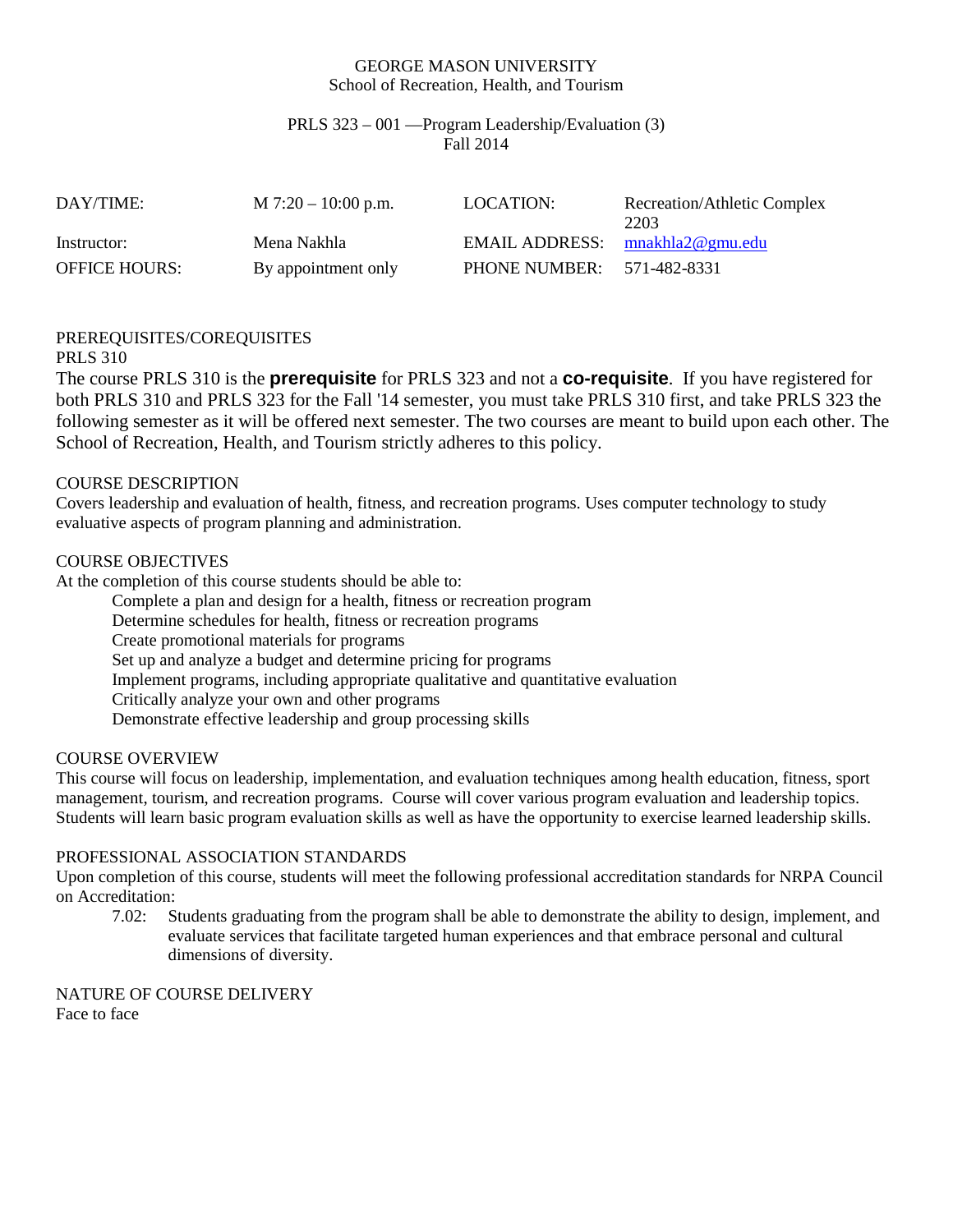## REQUIRED READINGS

Jordan, D. J. (2007). *Leadership In Leisure Services: Making a Difference (3rd ed.).* State College, PA: Venture Publishing, Inc.

Henderson, K. A., & Bialeschki, M. (2002). *Evaluating Leisure Services: Making Enlightened Decisions (3rd ed.).* State College, PA: Venture Publishing, Inc.

## EVALUATION

Students are held to the standards of the George Mason University Honor Code. You are expected to attend all class sections, actively participate in class discussion, and fulfill all assignments. Assignments must be turned in at the beginning of class on the specified date due or no credit will be given. Assignments have been scheduled in advance to provide you with sufficient time to plan and complete the assignment. Only students with extreme emergencies, a documented medical excuse or university sponsored functions discussed with the professor prior to the due date will be given consideration for exception. It is further recommended that students make copies of all written work submitted

#### **This course will be graded on a point system, with a total of 100 possible points**

| Requirements                                                  | Points |
|---------------------------------------------------------------|--------|
| Midterm exam                                                  | 25     |
| Final exam                                                    | 25     |
| Case Study                                                    | 10     |
| <b>Evaluation Project</b>                                     | 10     |
| Leadership Project                                            | 15     |
| In-class Attendance and Participation in All Class Activities | 15     |
| <b>TOTAL</b>                                                  | 100    |

#### **Grading Scale**

| $A = 94 - 100$ | $B+ = 88 - 89$              | $C_{+}$ = 78 - 79 | $D = 60 - 69$ |
|----------------|-----------------------------|-------------------|---------------|
| $A - 90 - 93$  | $B = 84 - 87$               | $C = 74 - 77$     | $F = 0-59$    |
|                | $B - 80 - 83$ $C - 70 - 73$ |                   |               |

#### TENTATIVE COURSE SCHEDULE

|              | <b>DATE</b> |              | <b>TOPIC</b>                                                       | <b>READINGS/ASSIGNMENT DUE</b>                     |
|--------------|-------------|--------------|--------------------------------------------------------------------|----------------------------------------------------|
| M            | August      | 25           | Syllabus Presentation, Introduction; Requirement of<br>the Course. | EVAL 1.1, 1.2                                      |
| M            | September   | $\mathbf{1}$ | Labor Day - NO CLASS                                               |                                                    |
| $\mathbf{M}$ | September   | 8            | Introduction to Foundations for Evaluation                         | EVAL 1.3, 1.4, 1.5, 1.6                            |
| M            | September   | 15           | Evaluation: Why, How and When?<br>Models                           | EVAL 1.7, 1.8, 1.9, 1.10                           |
| M            | September   | 22           | Developing a plan<br>Quantitative vs. Qualitative data             | EVAL 2.1, 2.4, 2.5, 2.6, 2.7, 2.8                  |
| M            | September   | 29           | Surveys                                                            | EVAL 2.9, 2.10, 2.11, 2.12, 2.16                   |
| M            | October     | 6            | <b>Observations</b><br><b>Experiments and Data Analysis</b>        | EVAL 3.2, 3.7<br>EVAL 4.1, 4.2, 4.3, 4.4, 4.5, 4.6 |
| T            | October     | 14           | <b>Case Study - Group Presentations</b>                            |                                                    |
| M            | October     | 20           | <b>Midterm Exam</b>                                                |                                                    |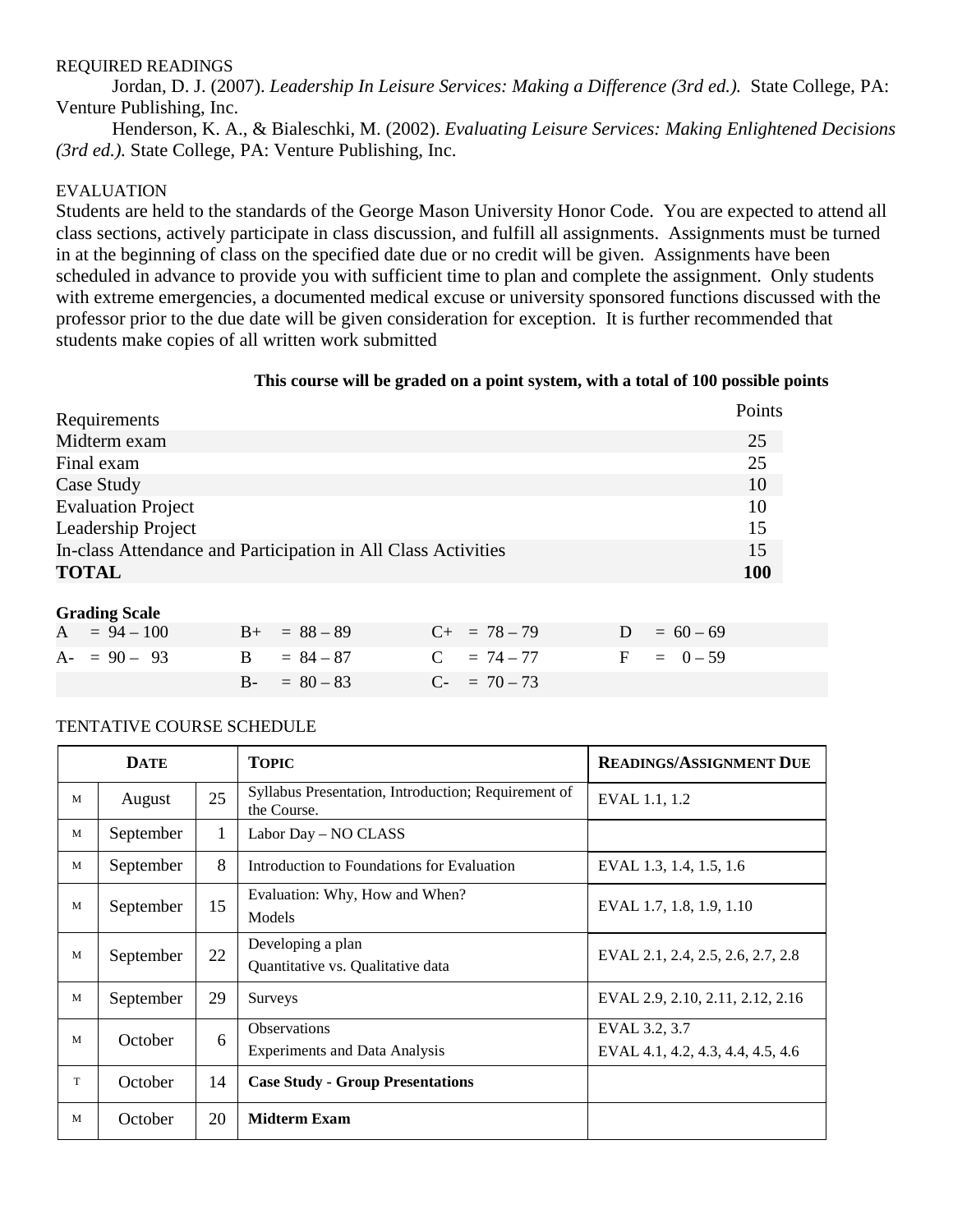|   | <b>DATE</b> |    | <b>TOPIC</b>                                  | <b>READINGS/ASSIGNMENT DUE</b> |
|---|-------------|----|-----------------------------------------------|--------------------------------|
| M | October     | 27 | Understanding Leadership                      | LLS CH <sub>1</sub>            |
|   |             |    | Leadership Theories & Styles                  | $LLS$ H 2                      |
| M | November    | 3  | Leadership and Human Development              | LLS CH <sub>3</sub>            |
|   |             |    | Group Dynamics                                | LLS CH <sub>4</sub>            |
| M |             | 10 | <b>Communication Skills for Leaders</b>       | LLS CH <sub>5</sub>            |
|   | November    |    | Nonverbal Communication                       | LLS CH <sub>6</sub>            |
| M | November    | 17 | <b>Managing Difficulties</b>                  | LLS CH <sub>7</sub>            |
|   |             |    | Managing and Motivating Participant Behaviors | LLS CH <sub>8</sub>            |
|   |             |    | Diversity and Leisure Services Leadership     | LLS CH <sub>9</sub>            |
| M | November    | 24 | Values and Ethics in Leisure Services         | LLSCH10                        |
|   |             |    | Direct Leadership                             | LLS CH <sub>12</sub>           |
| M | December    | 1  | <b>Review and reflection</b>                  |                                |
| M | December    | 15 | FINAL EXAM 7:30 p.m. - 10:15 p.m.             |                                |

*Note: Faculty reserves the right to alter the schedule as necessary.*

# **TASKSTREAM REQUIREMENTS**

## **A. Case Study**

 Case studies allow for an opportunity to practice decision making as well as applying knowledge to real world situations. In groups, students will be asked to study a case and present it to the class. In your presentation, provide the class with an overview of the case assigned and answer the following questions:

- What decisions need to be made?
- What are the decision maker's objectives?
- What are the key issues at stake? What must be resolved?
- What would I do? Why?

Each student is expected to turn in an individual one page paper describing their experience working in the group and outlining any challenges faced and how the group overcame those challenges.

## **C. Leadership Project**

 Each student must select a project demonstrating leading a program or activity. Completion of the program or activity must be verified by the office where the service was provided. Your supervisor at the site must verify your leadership, evaluation and the number of hours completed by sending an email to [mnakhla2@gmu.edu](mailto:khaldem1@gmu.edu) stating the type of service performed and the number of hours served. You must record your experience in a leadership report. The report should be 3 pages, typed, double-spaced, using a Times New Roman 12 font. The paper should include the following:

- Name and location of the program or event
- Description of the program or event you lead
- Target audience of the program or event
- Your evaluation of the program or event (include what was successful and your suggestions for improvement)

In addition to the report, student must create a 4 - 5 question evaluation for the program or activity. In your evaluation, you must ask at least 3 questions collecting quantitative data and at least 1 question collecting qualitative data. Evaluations must be completed by program participants; data collected from survey will be used for the Evaluation Project. Evaluations collected from participants should be turned in with the evaluation assignment.

IMPORTANT – This is  $\underline{NOT}$  a volunteer assignment. Students must demonstrate leading, implementing and evaluating a program or activity.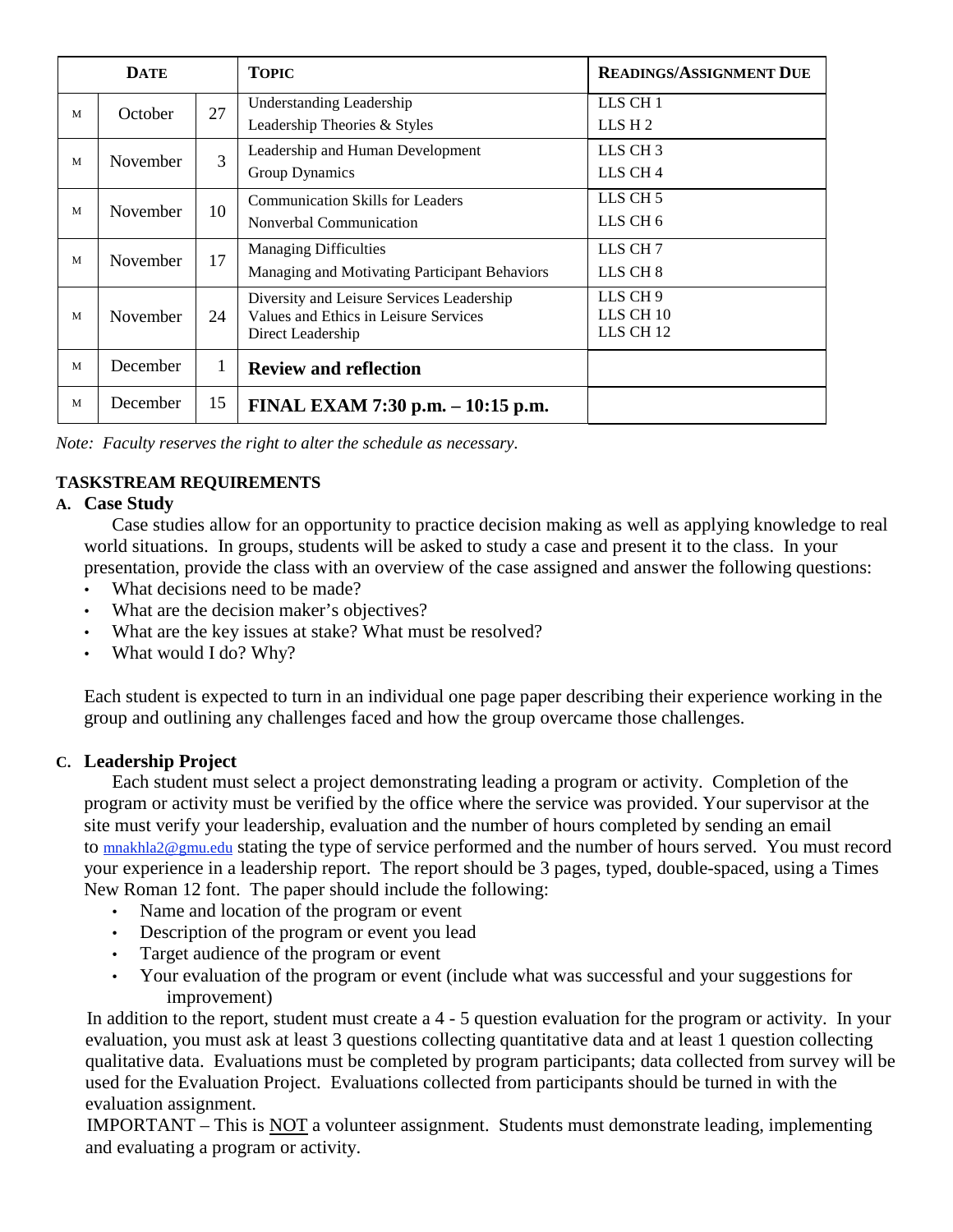There will be an opportunity to participate in the Annual Ghost Train at Burke Lake Park to complete the Leadership and Evaluation project. More information will be provided in class.

## **D. Evaluation Project**

 Based on the evaluations collected from your Leadership Project, students are asked to analyze and tabulate data from surveys. Students will provide totals, averages and analyze non numerical data. Students will use tables for quantitative analysis. In a separate document, students will provide written recommendations based on their analysis of survey responses. Students should turn in the completed evaluations with their evaluation project.

## **E. Class Participation and quizzes**

 You are expected to come to each class well prepared and ready to contribute to the topic of the day! Attendance will be taken before the beginning of class; students arriving late will not receive credit for attending class. All reading should be completed by the start of class on the day for which an assignment is due. Class participation constitutes 15 points of your final grade. Text readings, guest speakers throughout the semester, and in-class assignments will serve as the basis for class discussion and participation. Your responses, comments, and general contributions will be the primary criteria for evaluation, but attentiveness in class will also be taken into consideration. Instructor reserves the right to administer pop quizzes during the semester.

## **F. Exams**

Midterm exam: 25 points Final exam: 25 points